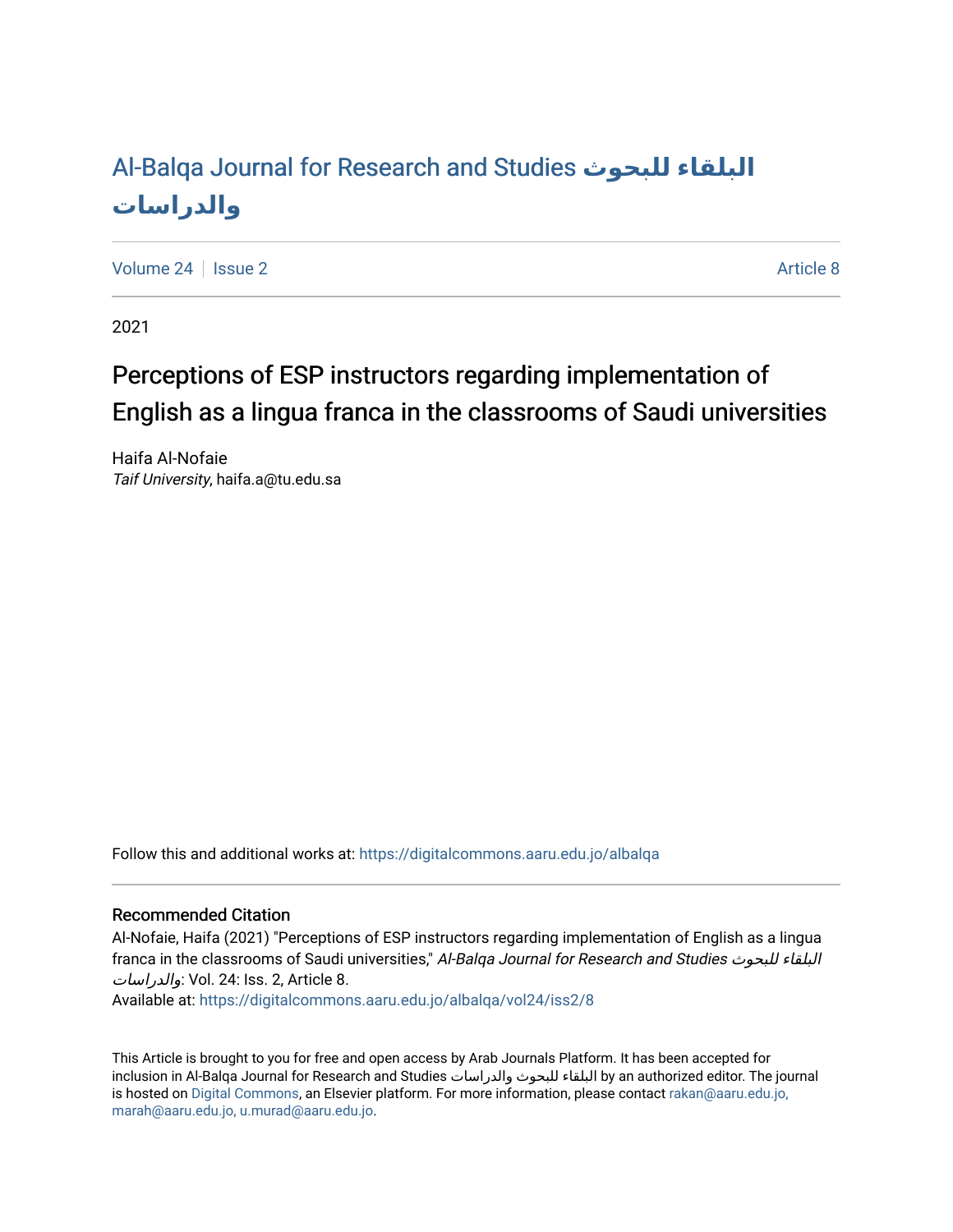

# مجللة البلقاء



# لليحوث والحراسيات

# **تصورات أساتذة اللغة اإلنجليزية ألغراض محددة حيال استخدام اللغة اإلنجليزية المشتركة في الفصول الدراسية في الجامعات السعودية**

**هيفاء النفيعي**

جامعة الطائف، كلية اآلداب، قسم اللغات األجنبية 0000-0001-8984-8777 :ORCID

العنوان البريدي: جامعة الطائف، الطائف – المملكة العربية السعودية - الرمز البريدي )21944(  $h$ aifa.a $@t$ u.edu.sa :البريد الالكتروني

الملخص

أدى اتساع العالقات الدولية في المملكة العربية السعودية إلى إعادة التفكير في الطريقة التي يتم بها تدريس اللغة اإلنجليزية. تهدف هذه الدراسة التعرف إلى تصورات أساتذة اللغة اإلنجليزية فيما يتعلق بدمج تدريس مهارات استخدام اللغة اإلنجليزية كلغة مشتركة مع تدريس اللغة الإنجليزية لأغراض محددة في الفصول الدراسية في الجامعات السعودية من أجل تعزيز التواصل العالمي. تم توزيع استبانة مكونة من 14 سؤالا على 50 من أساتذة اللغة اإلنجليزية العاملين في 14 جامعة سعودية، وتم إجراء مقابالت مع ستة من هؤالء المشتركين. توصلت الدراسة إلى أن العديد من الأساتذة كانوا مدركين لأهمية تدريس مهارات استخدام اللغة الإنجليزية كلغة مشتركة، إلا أن عدم رغبة الطلاب في تعلمها ونقص فرص التدريب المهني والصورة النموذجية لمتحدثي اللغة الإنجليزية الأصليين مثلت عقبات أمام تدريس هذه المهارات. ترى الدراسة أن على صانعي سياسات تدريس اللغة الإنجليزية في دول الشرق الأوسط والتي تسعى إلى نماء علاقاتها الدولية إعادة النظر في إمكانية تدريس مهارات اللغة الإنجليزية المشتركة وهو موضوع لم يحظ باهتمام حتى الآن.

الكلمات المفتاحية

التعليم العالي، اللغة المشتركة، المملكة العربية السعودية، تدريس االنجليزية، تصورات، مهارات التواصل.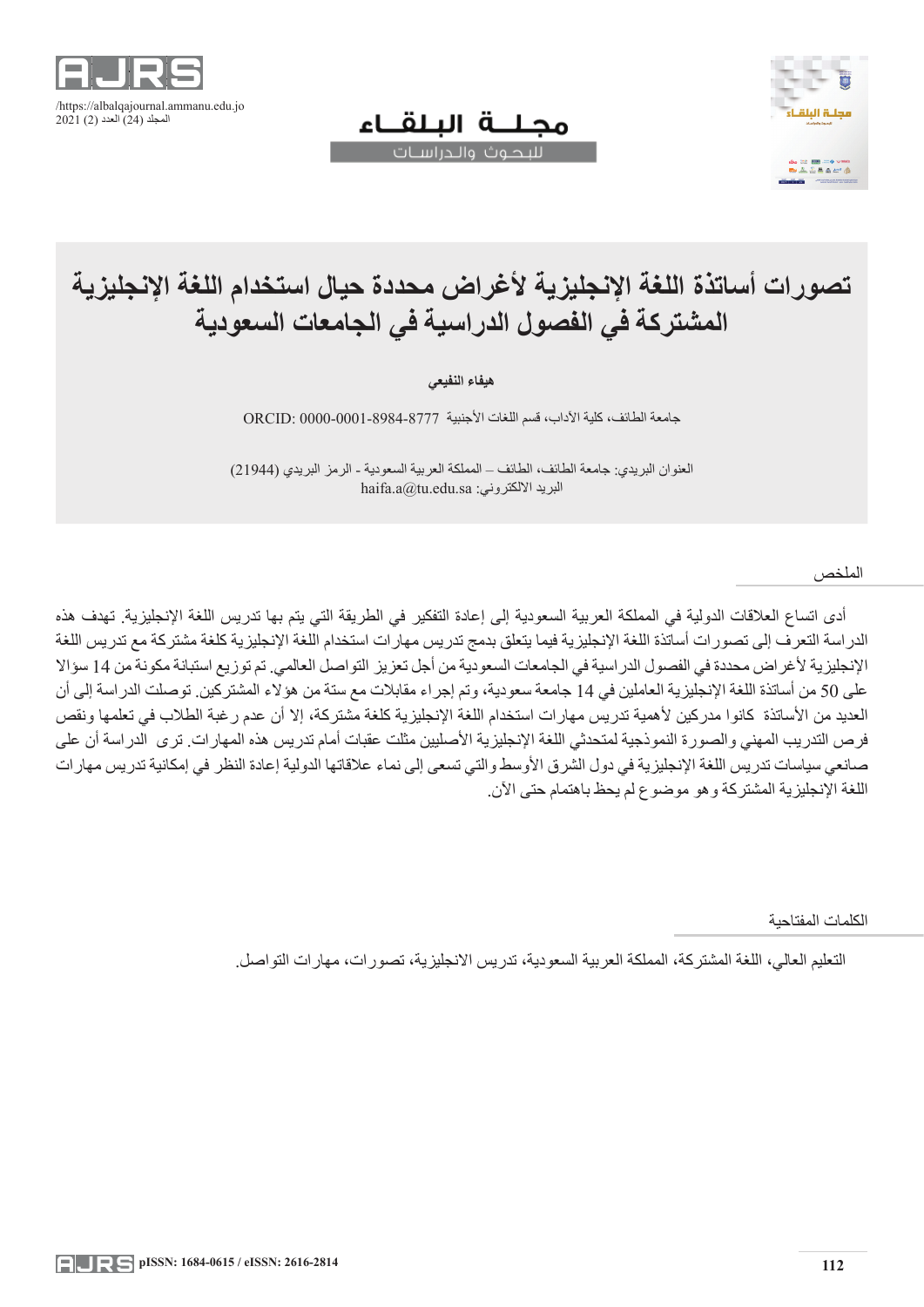





# **Perceptions of ESP instructors regarding implementation of English as a lingua franca in the classrooms of Saudi universities**

**Haifa Al-Nofaie**

Taif University, Faculty of Art, Department of Foreign Languages, ORCID: 0000-0001-8984-8777

Taif University, Faculty of Art, Department of Foreign Languages, Taif 21944. Saudi Arabia E-mail: haifa.a@tu.edu.sa

# Abstract

The expansion of international relationships in Saudi Arabia has led to a recognition of the need to rethink the way that English is taught. This study aims at identifying the perceptions of English language instructors regarding the integration of the teaching of English as a lingua franca (ELF) with English for specific purposes (ESP) classrooms at Saudi universities in order to strengthen global connectivity. A 14-item questionnaire was administered to 50 ESP instructors working at 14 Saudi universities, and of these respondents, six were interviewed. It was found that many of the instructors were aware of the value of teaching ELF; however, students' lack of willingness to learn it, lack of professional training opportunities and the image of native-speakerism as the ideal are obstacles to teaching ELF skills. This study encourages English language policymakers in Middle Eastern countries that are expanding their international relationships to consider teaching ELF, an under-recognised approach.

Key words

Communication Skills, Higher Education, Lingua Franca, Perceptions, Saudi Arabia, Teaching English.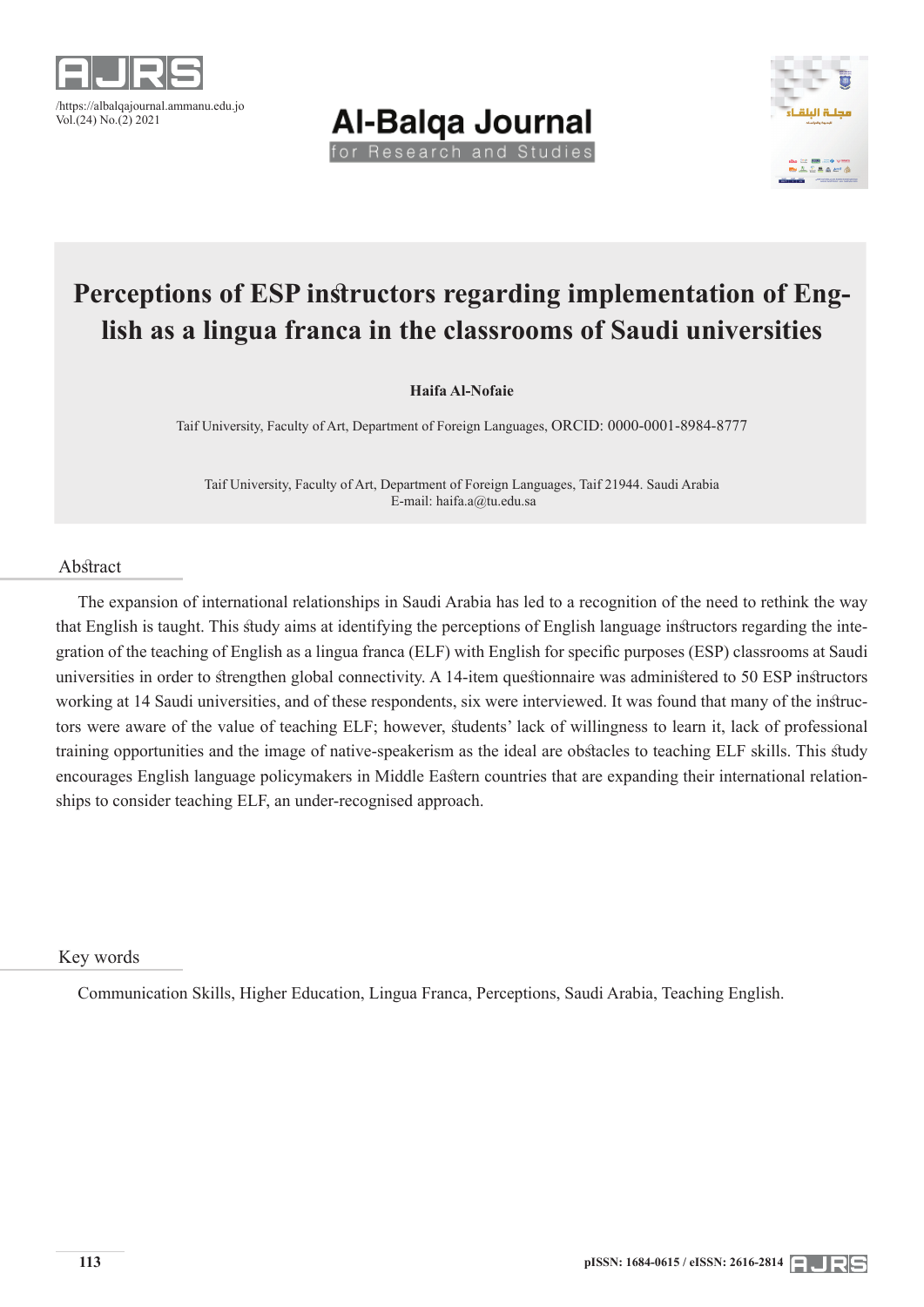# **1. Introduction**

As part of its increased use as a global language, English is now increasingly used to communicate between non-native speakers (hereafter NNSs). English as used by NNSs is referred to as English as a lingua franca (ELF) (Firth, 1996; Jenkins, 2006). The investigation of ELF has refuted the previously dominant view, here called native-speakerism that NNSs are simply deficient users of English. Native-speakerism in language teaching considers learners to be in need of a live native speaker (NS) model to follow (Rajagopalan, 2004). However, positioning NS as the model for language learners has led to discrimination against NNSs. This perspective has gained ground since the emergence of voices claiming that approaches to English language teaching (ELT) that conform to NS norms may not adequately prepare English learners to use ELF skills for international communication (e.g. Luo, 2017; Matsuda, 2003; Sharifian, 2009; Sifakis, 2009; Sifakis, 2019). Learners need to feel that it is acceptable to communicate with others in their NNS English and that they can communicate effectively without being an NS (Matsuda 2003).

ELF is underpinned by a theory of communicative competence that emphasises the social and contextual knowledge of utterances (Hymes, 1972). Hymes's (1972) notion of communicative competence contrasts with Chomsky's (1965) idea of linguistic competence, which focuses on the linguistic knowledge of monolingual speakers. Communicative competence is expanded to include four types of competencies identified by Canale and Swain (1980) and Canale (1983):

Chomsky's linguistic competence, referring to an abstract and innate system of rules;

sociolinguistic competence, referring to the use of language to convey messages in relation to contexts;

strategic competence, referring to verbal and non-verbal strategies;

discourse competence, referring to coherence and cohesion.

Outside of the classroom, verbal communication is not always monolingual, and ELF users may practice translanguaging (i.e. switching between languages) (García &

Wei, 2014). ELF users may rely on diverse linguistic resources to enable smooth interactions (Cogo, 2020). ELF users may switch to other languages to express themselves (overt translanguaging), or they may create new meanings from their background in English, such as transforming idioms (covert translanguaging) (Cogo, 2020). Because of the diversity of linguistic and non-linguistic resources available in multilingual contexts, Hall (2018) called for the term interactional competence to be replaced with interactional repertoires. This suggests the importance of providing adequate space for practicing ELF and multilingualism in ELT classrooms.

These advantages of being an ELF user emphasise the need to integrate ELF practices in English for specific purposes (ESP) classrooms. ESP prepares learners for their future careers, which are shaped by contemporary trends in globalisation and by technical developments. ELF practices are manifest in the workplace (e.g. Nurmi & Koroma, 2020; Räisänen, 2020). Integrating ELF in ESP classrooms will create meaningful learning opportunities that resemble real-life communication. Thus, ELF and ESP share some goals. The question of integrating ELF in teaching ESP has been raised by House (2003). ESP is generally taught according to NS norms (Csizér & Kontra, 2012; Pérez Gómez, 2020). Because of the scarcity of international research directly linking the fields of ELF and ESP, no straightforward and clear relationship can be drawn between ELF and ESP. Integrating ESP and ELF may lead to learners' success in their professions (Csizér and Kontra, 2012). In Saudi Arabia, the question of teaching ELF skills is rarely raised, all the more so for ESP classrooms (see Al-Ahdal & Al-Awaidh, 2018; Elyas et al., 2020). This study investigates whether ELF has a place in ESP classrooms in Saudi Arabia by obtaining the views of ESP instructors to identify the merits and challenges of ELF implementation and thus to clarify the relationship between ELF and ESP.

Language instructors have become aware of the need to increase learners' awareness of ELF practices (Calafato, 2019). The value of and processes involved in having instructors implement ELF have been examined. Sifakis (2009) proposed a C-bound perspective to teach English as an intercultural language, consisting of communication,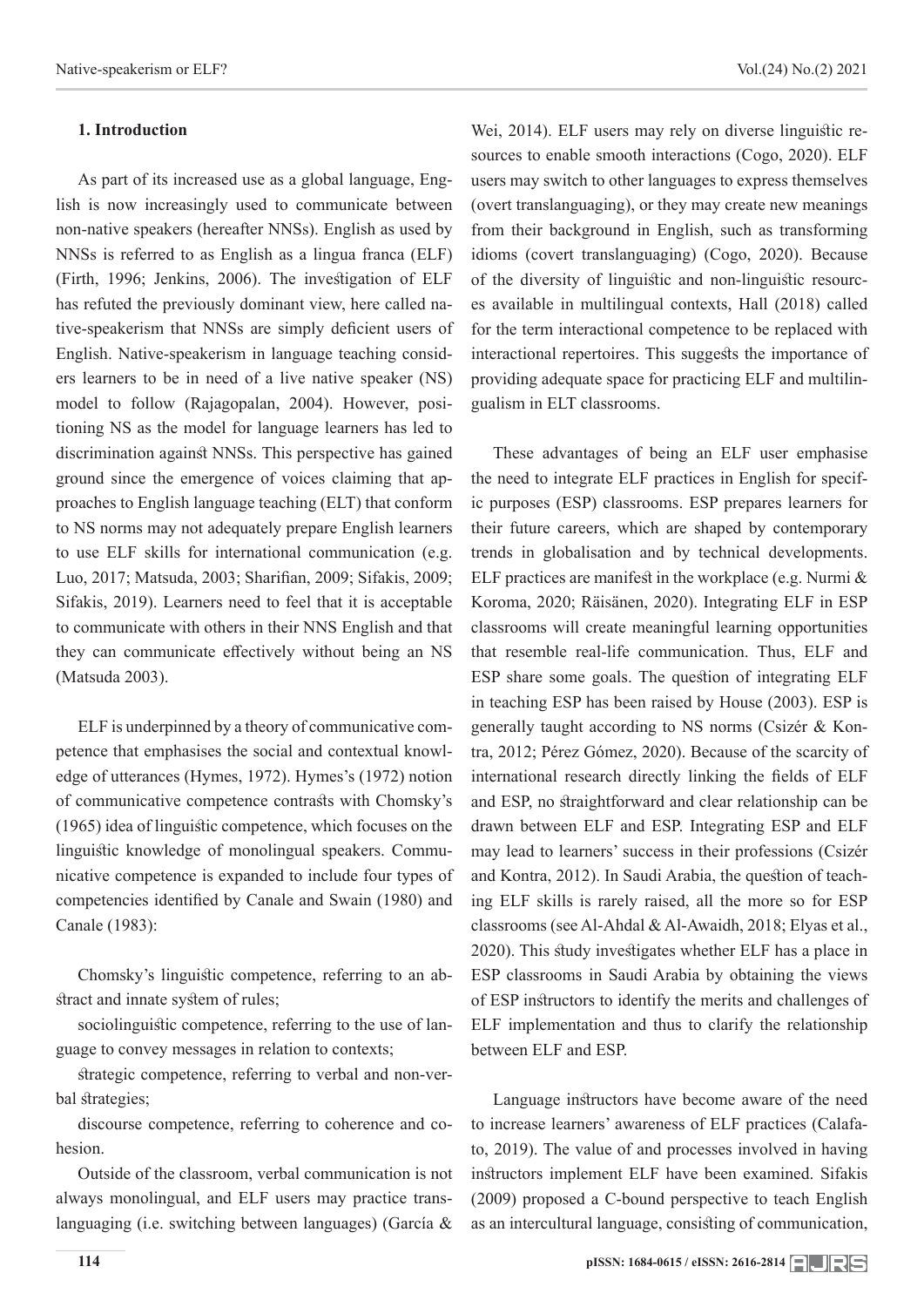comprehensibility and culture. Sifakis (2019) called for ELF to be integrated with ELT and for an awareness of the importance of ELF to be promoted in the context of global connectivity. He identified the parties involved in ELF teaching: stakeholders, language teachers and students and placed a significant emphasis on designing teacher development programmes that prepare teachers to understand and implement ELF in their English as a foreign language (EFL) classrooms. Sifakis (2019) identified the three phases required in the design of teaching programmes to promote awareness among ELF instructors:

- 1. familiarising instructors with ELF research and the complexities of ELF communication;
- 2. raising awareness of the challenges of teaching ELF among ELF instructors;
- 3. involving language instructors in creating action plans for ELF practices to facilitate the integration of ELF pedagogies in the EFL classroom.

This study extends the scope of the present discussion of teaching ELF and pinpoints its importance of ELF, particularly in ESP classrooms. It identifies certain merits and challenges relating to teaching ELF, in line with the perceptions of ESP instructors and more particularly in the context of Saudi higher education (HE) as it becomes internationalised and in the light of the ongoing socio-economic changes in the country. The study addresses the following question:

# **How do ESP instructors working at Saudi universities perceive integrating the teaching of ELF into ESP classrooms?**

This main question is divided into the following sub-questions

- 1. What are the benefits of teaching ELF in ESP classrooms, as perceived by ESP instructors?
- 2. What are the possible limitations of teaching ELF in ESP classrooms, as perceived by ESP instructors?
- 3. How, if at all, do socio-demographic factors such as years of experience, area of specialisation, or gender related to perceptions of integrating the

teaching of ELF in ESP classrooms?

The third sub-question tests the following hypotheses:

**Hypothesis 1:** Teachers' choice of teaching the native-speaker norms is affected by their students' preferences to learn the native-speaker norms.

**Hypothesis 2:** The length of teaching experience affects teachers' awareness of the communicative value of ELF-related skills.

**Hypothesis 3:** The length of teaching experience affects the implementation of teaching ELF skills.

**Hypothesis 4:** Teachers' views of teaching ELF-related skills as being challenging affects their implementation of teaching ELF skills.

**Hypothesis 5:** The length of teaching experience affects teachers' views of teaching ELF-related skills as being challenging.

**Hypothesis 6:** The difficulty of teaching ELF-related skills affects teachers' views of the usefulness of teaching ELF-related skills.

The following section reviews findings in the literature on teaching ELF in different contexts.

# **2. Literature Review**

*2.1 ELF research in international contexts*

The importance of teaching ELF in HE has been investigated by many researchers. Most studies have focused on teachers' perception of teaching ELF and how it can be integrated within existing teaching practices. For instance, Sifakis (2009) proposed an ELF teacher education programme in Greece developed to connect teachers with NNSs from other countries using technological means. Similarly, Suzuki (2011) investigated the perceptions of varieties of English among student teachers in Japan and concludes that the informants were reluctant to accept English varieties other than standard American or British English even though they reported understanding the impor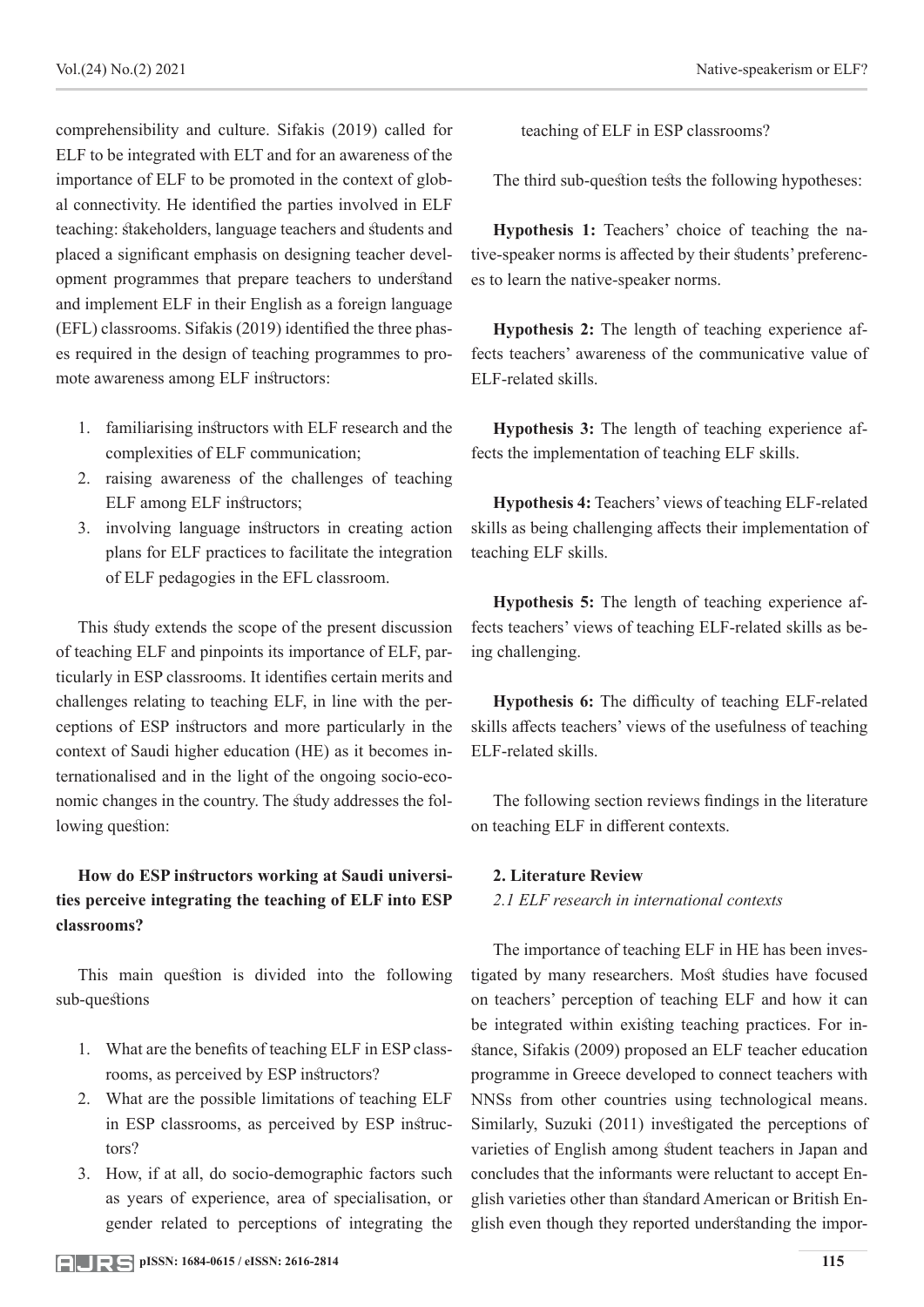tance of English diversity. To emphasise the importance of English varieties, Suzuki suggested that teacher educators include the concept of English diversity in school curricula. At a broader level, Oanh (2012) investigated the attitudes of educators, administrators and teachers towards global and local varieties of English in Asian countries, including Singapore, Vietnam, Japan, South Korea, Malaysia, Thailand, Indonesia and the Philippines. Local va-

rieties of English have increased in prevalence.

The above studies address ELF in EFL classrooms. The benefits of incorporating the teaching of ELF in ESP classrooms have not been widely researched, as noted above. ESP classrooms can be a fertile environment for the practice of real-life communicative strategies that the students will need for the workplace (Csizér & Kontra, 2012). The majority of available studies focus on teaching business ELF (BELF) (e.g. Pérez Gómez, 2020; Sing, 2017, the special issue of the Journal of English as a Lingua Franca entitled 'Teaching ELF, BELF and/or Intercultural Communication?', 2015). ESP includes the needs of tourism, engineering, law and others; hence, ESP courses should provide a space for teaching common ELF communicative strategies that can work in any professional context. Identifying real-life ELF strategies requires discourse studies to build a corpus of common ELF strategies for the workplace. There are already a few corpora of natural ELF data, such as the Vienna-Oxford International Corpus of English (VOICE) (2013), which includes educational, professional and leisure talks. Pedagogical research to identify effective practices of integrating ELF into ESP classrooms is still needed.

Issues of ELF in the Arab world are less documented than in Asian-Pacific countries. Alhassan (2017) interviewed 13 Sudanese teachers and learners of English language regarding their views on teaching and learning ELF and deduced that the participants were generally unaware of the concept of ELF. In the Gulf Cooperation Council (GCC) countries, which share many cultural and socio-economic values, the population of non-Arab expatriates is high, and English is widely used as an ELF because of the difficulty of learning Arabic (UNESCO, 2019). However, few studies have investigated the use of ELF in GCC countries. In the United Arab Emirates, ELF

is widely spoken in public and among people of all educational levels (Hopkyns et al., 2018). The next sub-section examines ELF in Saudi Arabia.

# *2.2 ELF in Saudi Arabia*

Few studies have explored ELF in the Saudi context in particular. Mahboob and Elyas (2014) explored the varieties of English that exist in Saudi Arabia. They examined published textbooks used in secondary schools and identified several commonly used grammatical features that differ from English norms in other contexts. The authors explained that these differences were not mistakes but indications of an emerging Saudi English, which has its own local identity. Elyas et al. (2020) reviewed the small number of studies that have identified the syntactic, semantic and phonological features of Saudi English. They acknowledge that it is difficult to distinguish Arabicised English from the emerging Saudi English. They add that the recognition of Saudi English might be opposed by those who fear that this English will impact their identity. Bukhari (2019) identified certain features of Saudi English, including the use of Arabic words that do not have equivalents in English and the use of Islamic expressions. More research is needed to clearly distinguish Saudi English from other varieties of English with an Arabic flavour. Al-Ahdal and Al-Awaid (2018) considered it important to provide more space for ELF in the country, and this importance arises from the role of English in Saudi Arabia's socio-economic development.

This study was undertaken to extend the scope of the few studies available on the use of ELF in Saudi Arabia and the feasibility of teaching ELF at Saudi universities. The following sub-section explains why ELF is a necessity in the Saudi Arabian context.

# *2.3 Why teach ELF in Saudi Arabia at this time?*

Saudi Vision 2030 has three core goals for the nation: to be ambitious, to have a thriving economy and to have a vibrant society. The country has been moving steadily towards attaining a significant global position, particularly in economic terms. SA hosted the Future Investment Initiative 2018 conference to encourage international in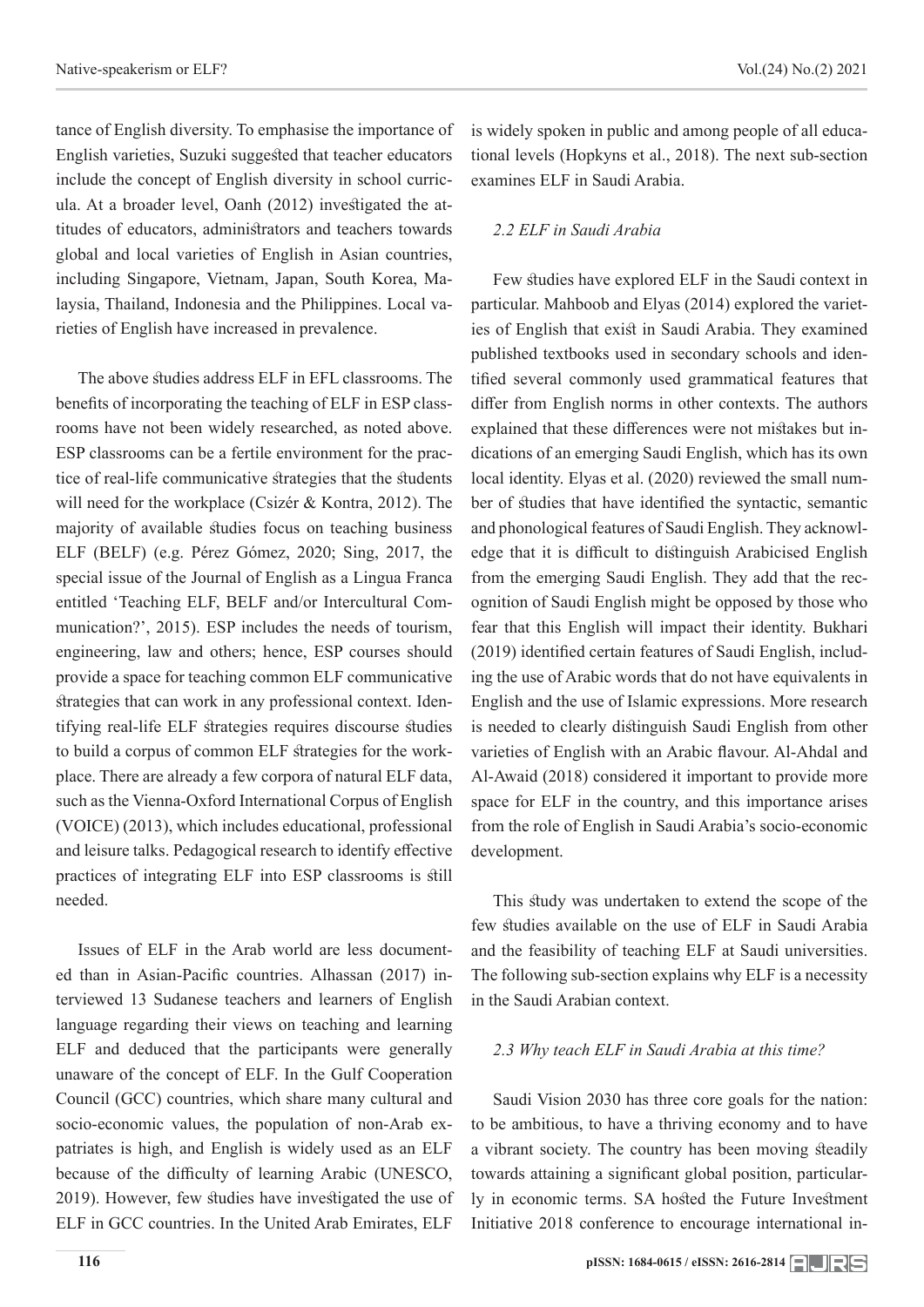vestment and business initiatives. Saudi Arabia's move towards becoming a global tourism destination was clearly seen on 27th September 2019. It is working on building new tourist destinations and encouraging foreign investment (Oxford Business Group, 2018).

Vision 2030 has underpinned educational reform in the country. Saudi Ministry of Education (MoE) has called on Saudi universities to adopt Vision 2030's values in their academic programmes, research and community service activities. To bring this era of transformation ever closer, the MoE has drawn the attention of Saudi universities to the significant value that international collaboration can bring to all aspects of academia. In April 2018, the MoE organised its first annual conference, the International Research and Development Collaboration Conference, in Riyadh; it attracted international educationalists, researchers and policymakers. The purpose of this conference was to link 42 Saudi universities with international bodies to establish international collaboration agreements and widen the scope of knowledge and research at international levels. However, recent economic developments in SA have indicated the need for the country to expand its international outreach, and this awareness has contributed greatly to the development of education, particularly in the HE sector. Many Saudi universities have concluded agreements with top-ranked international institutions to transform their academic programmes and research centres and develop their staffs' skills. To successfully internationalise Saudi universities, graduates must be prepared for the labour market, which entails being able to communicate effectively in English with NNSs of Arabic. Promoting university students' awareness of ELF is an important move that will facilitate the global integration of young Saudis.

# **3. Materials and Methods**

# *3.1 Participants*

This study explores the perceptions of ESP instructors regarding implementing ELF in their classrooms. Table 1 presents some background information on the participants obtained from the questionnaire.

|                    |                         | No.            | $\frac{0}{0}$ |
|--------------------|-------------------------|----------------|---------------|
| <b>Sex</b>         | Female                  | 37             | 74.0          |
|                    | Male                    | 13             | 26.0          |
| <b>Experience</b>  | $<$ 5 years             | 21             | 42.0          |
|                    | $5 - 10$ years          | 13             | 26.0          |
|                    | $>10$ years             | 16             | 32.0          |
| <b>Education</b>   | <b>BA</b>               | 3              | 6.0           |
|                    | MA                      | 29             | 58.0          |
|                    | PhD                     | 18             | 36.0          |
| Specialisation     | Applied linguistics     | 27             | 54.0          |
|                    | Literature              | 7              | 14.0          |
|                    | <b>TESOL</b>            | 1              | 2.0           |
|                    | Theoretical linguistics | 7              | 14.0          |
|                    | Translation             | 8              | 16.0          |
| <b>Nationality</b> | Egyptian                | 2              | 4.0           |
|                    | Not Stated              | 4              | 8.0           |
|                    | Pakistani               | $\mathfrak{D}$ | 4.0           |
|                    | Saudi                   | 42             | 84.0          |

**Table (1)** Background information on participants

#### *3.2 Assessments and measures*

The methodology of this study was inspired by Luo's (2017) work on the perceptions of Taiwanese university language instructors on teaching ELF. The value and clarity of the research methodology used in that study and the scarcity of comparable research addressing teaching ELF in HE in a Middle Eastern context have encouraged me to follow its lead.

A questionnaire and interviews, with materials adapted from Luo's (2017) study, were used to gather the perceptions of ESP instructors regarding ELF teaching. The questionnaire was first distributed online via emails to the researcher's circles of ESP colleagues. Because of the limited number of responses received (34 respondents), the researcher posted a participation call via Twitter to collect additional responses from volunteers. The target participants were ESP instructors holding MAs or PhDs in ELT who were teaching in language centres at Saudi universities. There were 50 respondents from 14 universities (43 females and seven males). The participants and their universities were kept anonymous because of ethical considerations. Interviews were conducted with six of the total group of participants (four females and two males). A reliability analysis of the questionnaire's quantitative items resulted in a Cronbach's alpha coefficient of 0.734.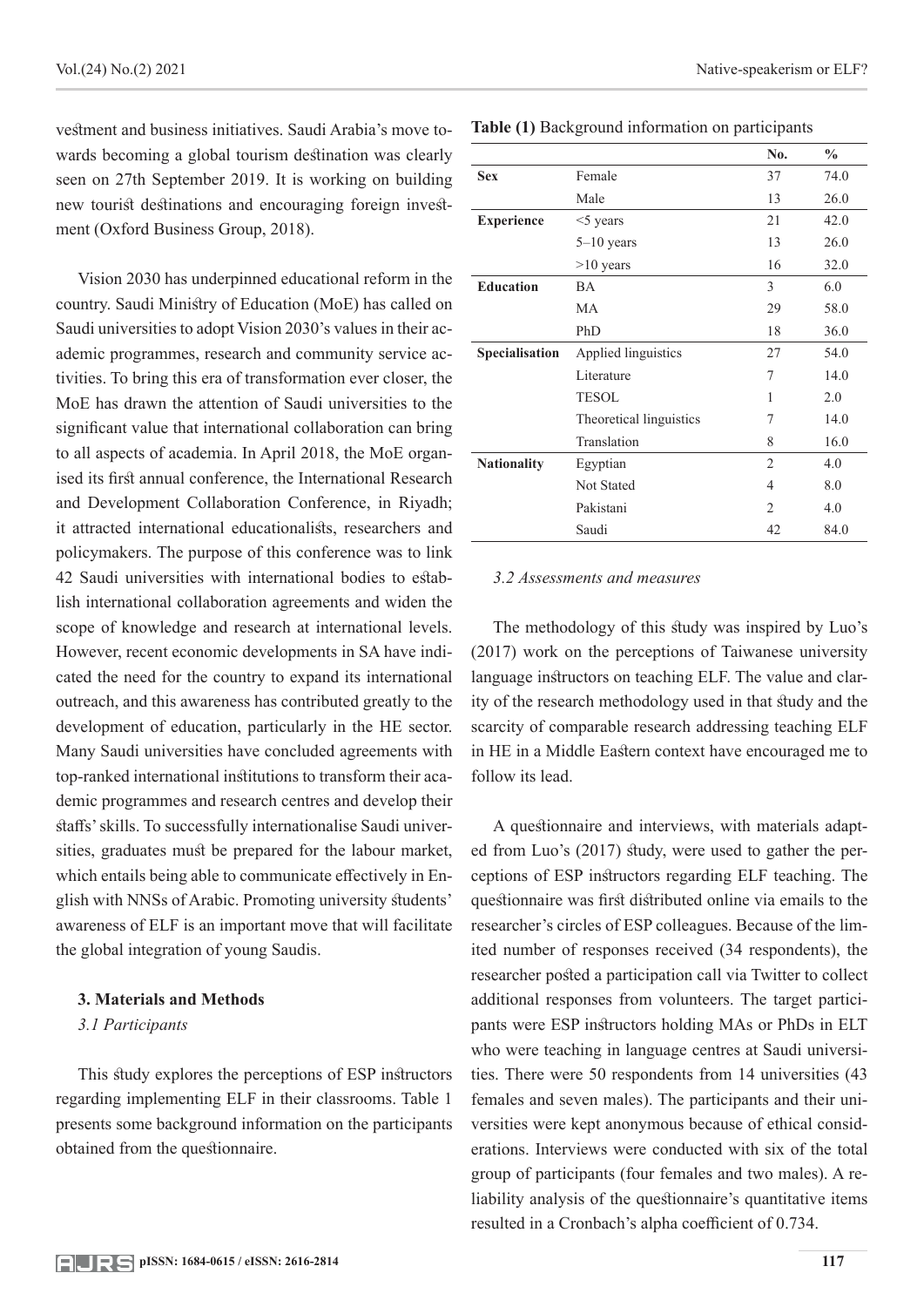In the analysis of the interviews and comments in the questionnaire open-ended questions, salient points were identified and coded into themes (Robson, 2011). The qualitative results were merged with the questionnaire results to support the study findings.

# *3.3. Statistical analysis*

The statistical results were analysed and presented descriptively (i.e. Mean, Standard Deviation and Frequencies). In addition, a one-way ANOVA was conducted to test the relationship between years of experience and the questionnaire items (hypotheses 2, 3 and 5). Pearson's correlation was conducted to test relationships among questionnaire items (hypotheses 1, 4 and 6) and between socio-demographic characteristics and questionnaire items. All analyses were conducted using SPSS version 25. The level of statistical significance was set at  $p < 0.05$ .

# **4. Results**

This section addresses the main research question and sub-questions:

# **How do ESP instructors working at Saudi universities perceive integrating the teaching of ELF into ESP classrooms?**

#### Sub-questions:

(1) What are the benefits of teaching ELF in ESP classrooms, as perceived by ESP instructors?

What are the possible limitations of teaching ELF in ESP classrooms, as perceived by ESP instructors?

How, if at all, do socio-demographic factors such as years of experience, area of specialisation, or gender related to perceptions of integrating the teaching of ELF in ESP classrooms?

Generally speaking, many language instructors indicated awareness of the value of teaching ELF; however, their fears of obstacles have led to the dominance of NS norms in instruction. This section identifies the value of and challenges related to teaching ELF, as perceived by these instructors. Table 2 presents descriptive data of the questionnaire results. Responses were generally positive

for all items; only item 14 (You consider EFL learners as deficient users of English that is owned by its native speakers) had a mean value of less than 3.

#### *4.1 Positive perceptions of teaching ELF*

*4.1.1 Importance of ELF for communicating with the world*

The majority of instructors indicated that their approach to English teaching was based on NS norms (item 3; 28% strongly agree and 46% agree). A few respondents were not sure about their teaching approach (10%), 4% strongly disagreed and 12% disagreed with this statement (item 3,  $M = 3.82$ ,  $SD = 1.1$ ). The reason that the majority of language instructors followed the NS norms seemed to relate to how English was taught to them (see item 4), as 30% strongly agreed, and 32% agreed with this point (item 4,  $M = 3.72$ ,  $SD = 1.1$ ). However, this high percentage of instructors who follow NS norms did not mean a large percentage in favour of teaching ELF. In the replies to item 9, the majority of instructors expressed a positive view of ELF, as they think that ELF is in line with the country's Vision 2030 (30% strongly agreed and 50% agreed). Only 18% were not sure on this point, and 2% disagreed with it (item 9,  $M = 4.08$ , SD = 0.75). This positive view was confirmed by their replies to item 6, which demonstrated that the majority of instructors had an awareness of the value of ELF skills (30% strongly agreed and 44% agreed). They also demonstrated that they were aware of the importance of ELF skills for learners in item 7 (44% strongly agreed and 44% agreed) (item 7,  $M = 4.3$ ,  $SD = 0.73$ ). In an interview, one respondent said, 'There are so many expatriates in the country, so I think it is very helpful to teach our students how to communicate with non-native speakers'. All of the interviewees expressed positive views about ELF. Sahar said, 'I'm familiar with the concept of ELF from my PhD studies and yes I think it's very important to teach our students how to communicate with both native and non-native speakers. They will feel more comfortable with using the language if we do that.' This point was emphasised by some respondents to the questionnaire. One participant, for instance, wrote 'I believe it is the time to teach our students ELF skills because English users are everywhere now'. Additionally, half of the participants reported that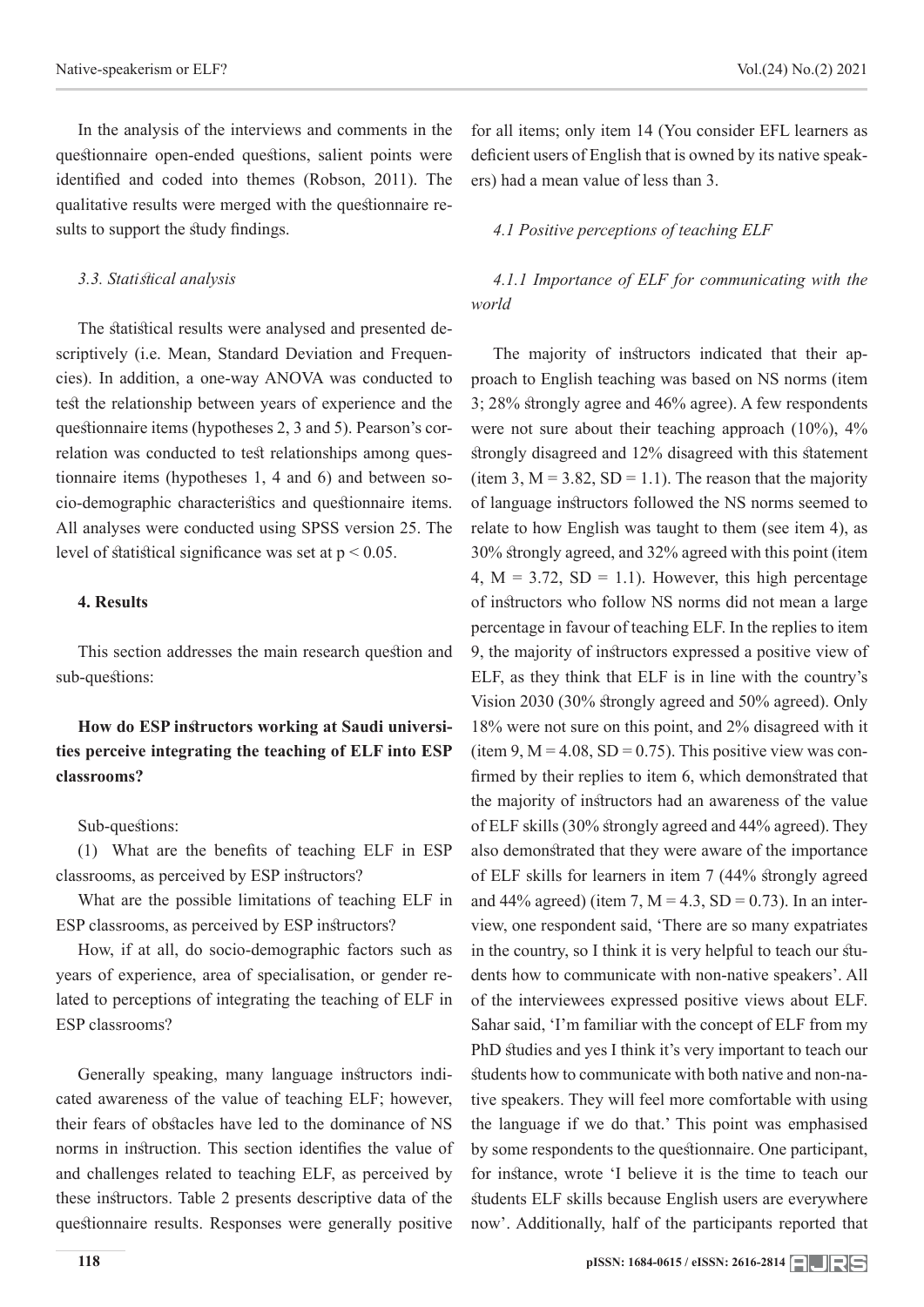they incorporate ELF teaching into their classes (item 11.a, 8% strongly agreed and 48% agreed). This prompts us to ask why the other half, as evidenced by the responses to 11.a, did not speak in favour of teaching ELF-related skills in their classes or were unsure of their practices (26% disagreed and 18% were not sure; item 11,  $M = 3.38$ , SD = 0.96). This point will be discussed in the next sub-section in relation to the challenges of teaching ELF.

# **Table (2)** Descriptive analysis of instructors' perceptions of implementing ELF teaching

| Percentile of likert scale items                                                                                                                                       |                |    |              |                  |                  |      |           |  |  |  |  |
|------------------------------------------------------------------------------------------------------------------------------------------------------------------------|----------------|----|--------------|------------------|------------------|------|-----------|--|--|--|--|
| <b>Items</b>                                                                                                                                                           | 5              | 4  | 3            | $\overline{2}$   | $\mathbf{1}$     | Mean | <b>SD</b> |  |  |  |  |
| 1. English teaching should focus on the strengths of the communicative use of English.                                                                                 | 60             | 36 | 4            | $\boldsymbol{0}$ | $\boldsymbol{0}$ | 4.56 | 0.577115  |  |  |  |  |
| 2. You are aware of the notion of ELF for international communication.                                                                                                 | 32             | 52 | $14 \quad 0$ |                  | 2                | 4.12 | 0.798979  |  |  |  |  |
| 3. Your approach to English teaching is based on native speaker (NS) norms, i.e. teaching a<br>standard that conforms to NS norms.                                     | 28             | 46 |              | 10 12            | $\overline{4}$   | 3.82 | 1.100835  |  |  |  |  |
| 4. The English you learned as a learner is based on NS norms, i.e. learning a standard that<br>conforms to NS norms.                                                   | 30             | 32 | 20           | - 16             | <sup>2</sup>     | 3.72 | 1.125584  |  |  |  |  |
| 5. You think your students would like to learn Standard English that conforms to NS norms.                                                                             | 22             | 46 | 26           | 6                | $\overline{0}$   | 3.84 | 0.8417    |  |  |  |  |
| 6. You are aware of the communicative value of ELF-related skills. (e.g. familiarising your<br>students with non-native varieties of English, such as Indian English). | 30             | 44 | 16           | - 10             | $\overline{0}$   | 3.94 | 0.9348    |  |  |  |  |
| 7. Learning ELF-related skills is useful.                                                                                                                              | 44             | 44 | 10           | 2                | $\mathbf{0}$     | 4.3  | 0.7354    |  |  |  |  |
| 8. Learning ELF-related skills is feasible in English language policies followed by your insti-<br>tution/department.                                                  | 20             | 44 | 30           | 6                | $\mathbf{0}$     | 3.78 | 0.840068  |  |  |  |  |
| 9. Learning ELF-related skills is necessary for meeting the goals of Saudi Arabia's Vision<br>2030.                                                                    | 30             | 50 | 18 2         |                  | $\overline{0}$   | 4.08 | 0.751597  |  |  |  |  |
| 10. You think your students would like to learn ELF-related skills.                                                                                                    | 14             | 32 | 46 8         |                  | $\mathbf{0}$     | 3.52 | 0.838852  |  |  |  |  |
| 11. You are teaching your students ELF-related skills.                                                                                                                 | 8              | 48 | 18           | $26 \quad 0$     |                  | 3.38 | 0.966585  |  |  |  |  |
| 12 Teaching of ELF-related skills is challenging.                                                                                                                      | 14             |    |              |                  | $\boldsymbol{0}$ | 3.72 | 0.809132  |  |  |  |  |
| 13. You consider yourself as an intercultural communicator of ELF.                                                                                                     | 10             | 46 | 30           | 12               | $\overline{2}$   | 3.5  | 0.909137  |  |  |  |  |
| 14. You consider EFL learners as deficient users of English that is owned by its native speak-<br>ers.                                                                 | $\overline{4}$ | 22 | 38           | $30 \t 6$        |                  | 2.88 | 0.961292  |  |  |  |  |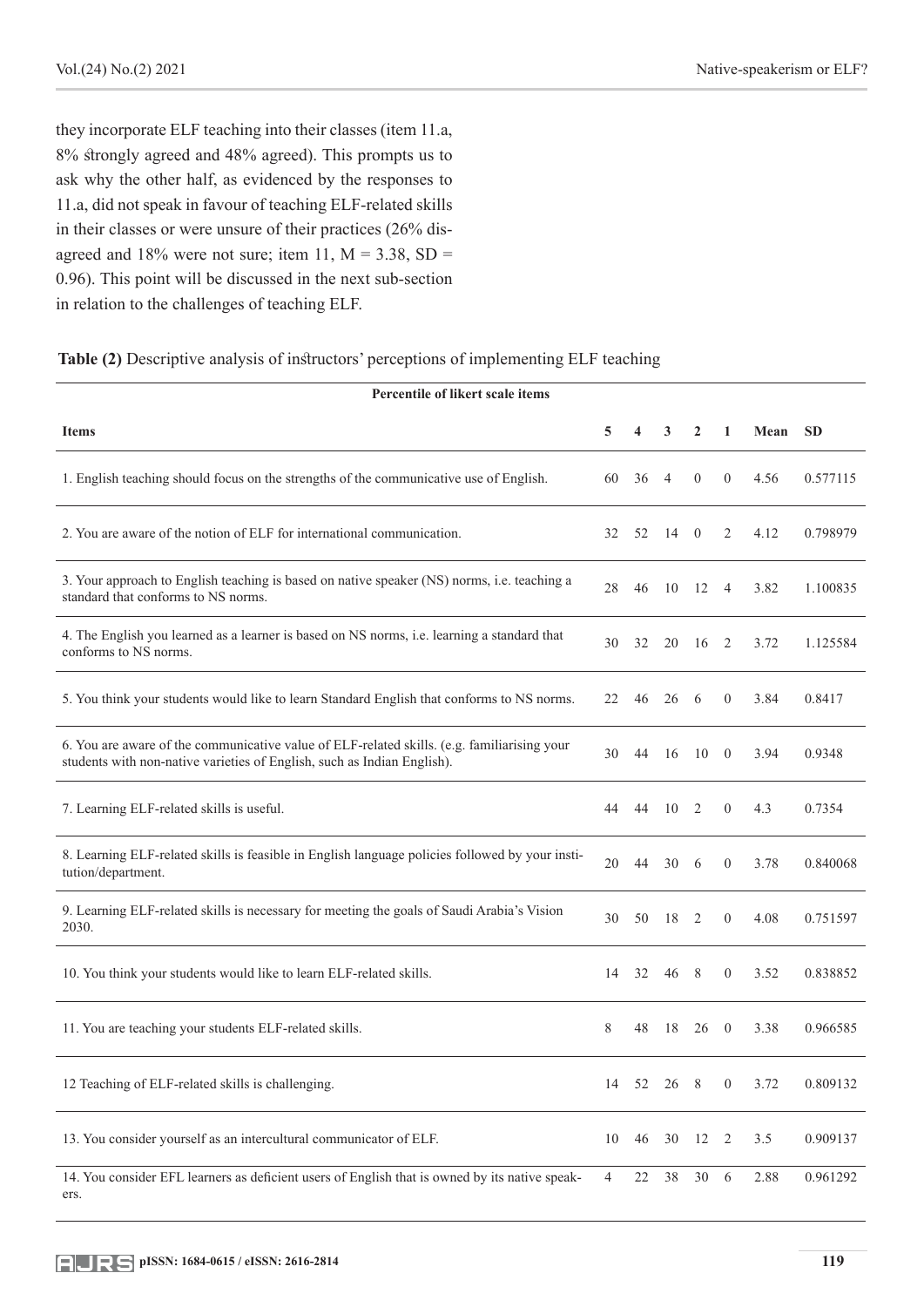*4.1.2 Instructors' self-representation as ELF users outside the classroom*

The responses to item 13 present an alternative perspective. Many instructors classified themselves as ELF communicators (10.4% strongly agreed and 43.7% agreed). This result adds to the positive views held by instructors on ELF; only a small number described themselves as native-like speakers (2.1% strongly disagreed and 12.5% disagreed) (item 13,  $M = 3.5$ ,  $SD = 0.90$ ).

In an interview with Mr. Rami, an MA holder, he explained, 'I studied at a multicultural Australian university, and I can see the point of ELF communication. My communication with multicultural classmates has equipped me with the necessary skills and experience for overcoming misunderstanding' (Rami/Interview).

Another interviewee, Ms. Alya, said, 'I think we are all ELF speakers because we are not native speakers and we use English more with non-native speakers. I was raised in the United States where my Dad was studying for his PhD, and my English sounds more American, but I never encourage my students to stick to a particular kind of English. They should not obsess themselves with how to sound like a native speaker. Just speak like who you are'.

One of the questionnaire respondents commented 'I become an ELF communicator outside the classroom, but I keep my well-accented English in the class'.

*4.2 Challenges to implementing ELF within teaching practice*

*4.2.1 Learners' preference for learning NS norms*

The majority of instructors thought that their students would like to learn Standard English conforming to NS norms (22.9% strongly agreed and 47.9% agreed) (item 5,  $M = 3.84$ ,  $SD = 0.84$ ). In line with this view, many of the responses to item 10 indicated that instructors were not sure whether their students wished to learn ELF-related skills (14.6% strongly agreed and 31.3% agreed) (item 10,  $M = 3.52$ ,  $SD = 0.83$ ). This view might result in a hesitation among instructors to teach ELF-related skills in the classroom. The communicative approach has shaped language

teaching in the country (see Elyas and Badawood 2016, for full details of the objectives set out by the MoE for teaching English in SA). One of the instructors who was in favour of encouraging communication in her classroom wrote in a comment to the survey, 'I sometimes go off topic, and I discuss my way of teaching and how to make learning a better experience… I guess they're looking for more communicative learning' (Salma/Questionnaire).

In the interview with Ahmed, a PhD holder, he said, 'I think our students are too much exposed to American media and it is really hard to introduce the concept "let it pass". Students want to communicate like native speakers to feel the sense of achievement' (Ahmed/Interview).

#### *4.2.2 EFL speakers could be deficient*

Another worrying finding was that some teachers (39.6%) were not sure if speaking EFL could be considered a deficiency (item 14). 4.2% strongly agreed and 20.8% agreed with the view that EFL is a deficiency. Conversely, 31.3% disagreed and 4.2% strongly disagreed with this proposition (item 14,  $M = 2.88$ , SD = 0.96). This could explain why instructors' practices were mainly limited to teaching NS norms, according to their reports. Therefore, awareness of the advantages of ELF should be emphasised.

One instructor, Sana, said in her interview, 'I would love to familiarise my students with ELF but I think my students may not like the idea. I have taught them in the pre-service teacher programme and in one of the discussions on the criteria of good language instructor, they insisted on the instructor's ability to speak American or British English properly. Their attitudes make me hesitant to think of teaching ELF… I myself watch my accent in the classroom. I spent a long time in the UK for my PhD and I try to stick to the British accent in order to keep my good image of a language instructor.'

Reem, a PhD holder, said, 'I do not think it is important to teach ELF. We teach English to our students as spoken by native speakers. Why do we need to teach them ELF? I know they might use ELF outside the classroom, but I think in class we need to focus on how English is used properly instead of teaching ELF that students can learn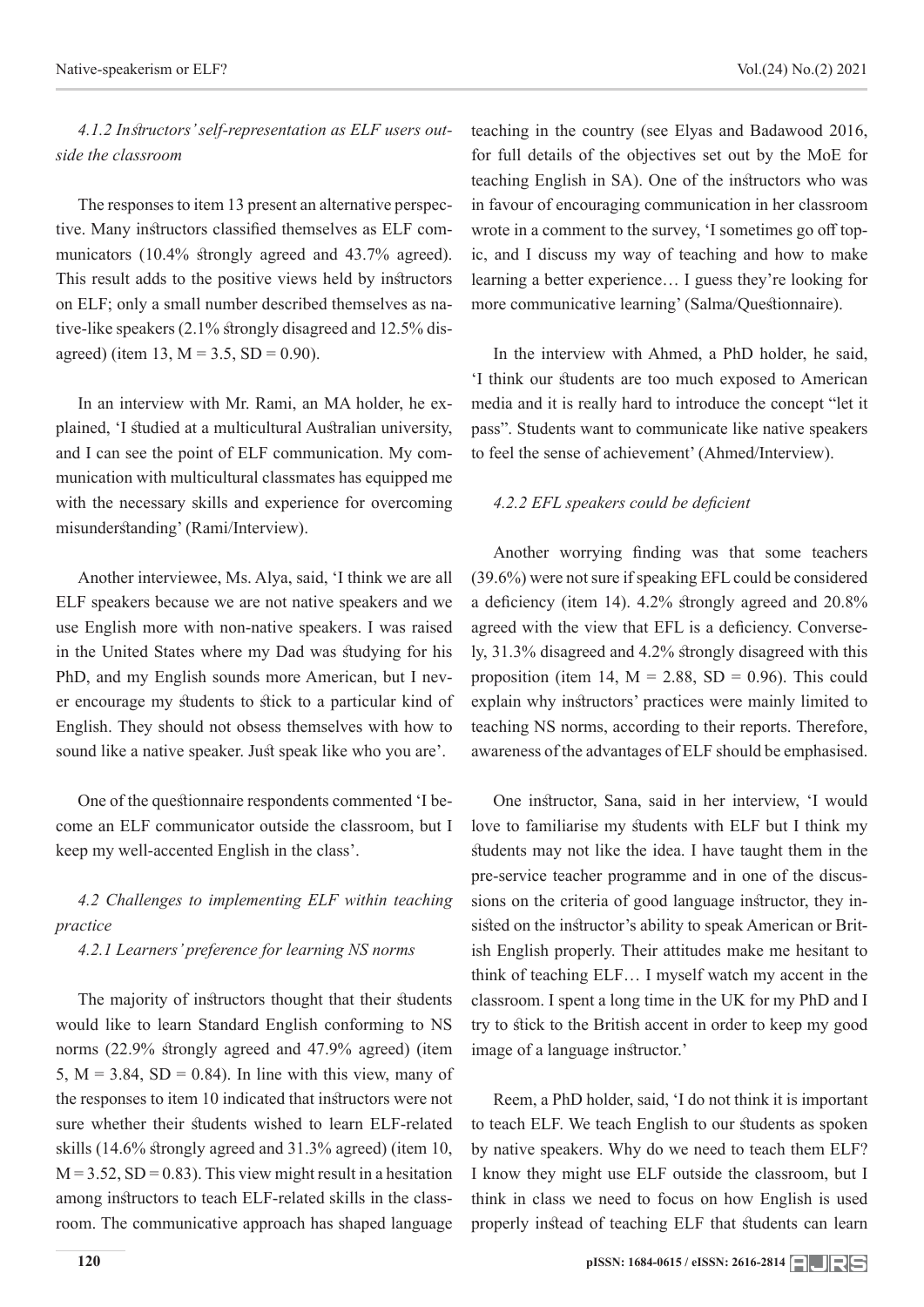independently outside the classroom. I do not even think the students will be happy to learn ELF because they will say this is not English' (Reem/Interview).

# *4.3 Hypothesis testing*

No significant correlation was found between questionnaire items 3 and 5, thereby rejecting hypothesis 1 that teachers' choice of teaching native-speaker norms is affected by their students' preferences to learn such norms. The results of a one-way ANOVA revealed that years of teaching experience did not significantly impact participants' awareness of the communicative value of ELF-related skills (item 6), teaching implementation (item 11) or their perception of teaching ELF-related skills as being challenging (item 12). Therefore, hypotheses 2, 3, and 5 must be rejected. No significant correlation was found between items 11 and 12, which indicates that hypothesis 4 must be rejected. However, a significant and moderate correlation was found between items 12 and 7, thereby indicating that hypothesis 6 can be accepted, which stated that teaching difficulty is related to teachers' views of the usefulness of teaching ELF skills.

### *4.4 Additional Correlations*

Further analyses demonstrate correlations between several questionnaire items not covered by the hypotheses (Table 3). Although years of experience was not related to items 6, 11, or 12, there is a moderate and positive significant relationship between this variable and teachers' views of the usefulness of teaching ELF skills. Additionally, we found a moderate correlation between area of specialisation and perceptions of ELF learners as speakers of a deficient form of English (item 14;  $r = .329$ ,  $p = .02$ ); that variable was not correlated with any other items. Notably, item 14 was also weakly and positively correlated with learning and teaching English based on NS norms (items 3 and 4) and moderately and positively correlated with perceptions of students' interest in learning ELF.

Item 11 was moderately and positively correlated with items 6–10, indicating a relationship between ELF skills implementation and the communicative value, usefulness, feasibility, and necessity of ELF as well as students' interest in learning. However, item 12 was positively correlated with item 6, thereby indicating a relationship between perceived difficulty of teaching ELF skills and views on their value. The strongest correlations were found between learning and teaching English according to NS normsv  $(r = .766, p = .000)$  and between perceptions of the value and usefulness of ELF skills ( $r = .62$ ,  $p = .0000$ ).

# **5. Discussion**

This study highlights the merits and challenges of adopting an ELF-based approach for teaching ESP, as perceived by ESP instructors. It indicated that many ESP instructors perceive the teaching of ELF positively and are aware of its importance for the country's development. This finding is in line with Luo's (2017) study, which finds that instructors hold positive attitudes towards ELF and practice them in the classroom. However, as indicated by this study and other similar works, teaching ELF is not straightforward because of certain obstacles associated with it that need to be tackled. First, the dominance of NS norms, which are believed to be preferred by language learners, has limited practical approaches to ELF practices. This preference, as perceived by many instructors in this study and in Luo's (2017) study, limits the opportunity to flexibly adopt ELF practices. Another limiting factor highlighted in this study and other similar studies (see Calfato, 2019) is the misconception that NNS instructors are deficient users of English when they do not follow NS norms. This misconception has been at the centre of a large debate in ELF teaching (Calfato, 2019). Third, instructors' uncertainty regarding the meaning and practices of implementation, as reported in this study, has been identified as another obstacle by Luo (2017). The section below offers suggestions for addressing challenges in teaching ELF.

Taking the advantages of ELF communication and the calls to prepare students to become ELF users (e.g. Matsuda, 2003; Sharifian, 2009; Sifakis, 2019) into consideration, language educators across the globe must rethink the implementation of ELF in their policies. In line with Luo's (2017) and Sefakis's (2019) research, this study suggests that it is important to teach using both ELF and NS norms. ELF needs to be integrated within the ESP classroom. Learners may need NS norms to achieve the highest pos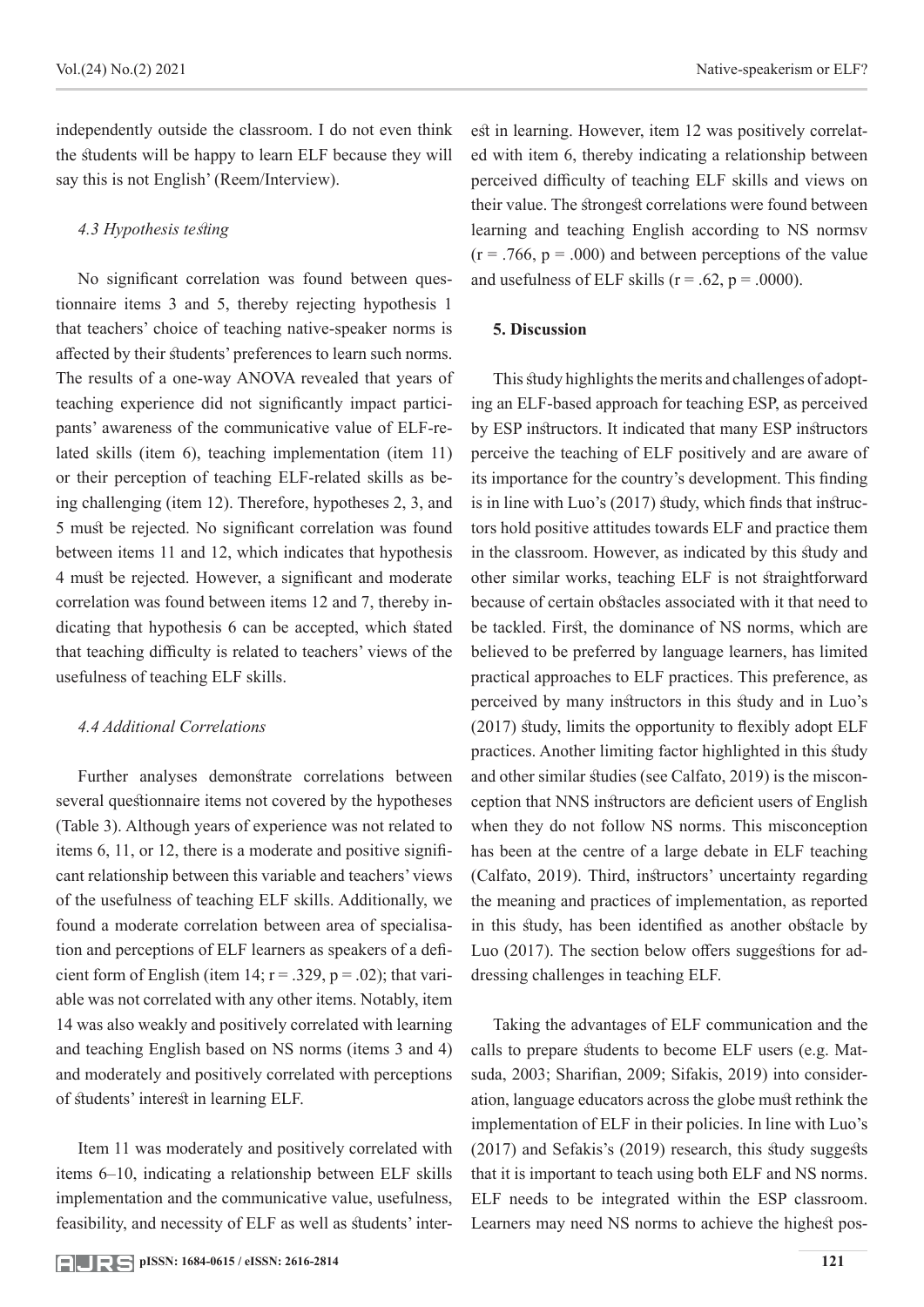sible level of communication in their future professions, but it is also important to teach ELF-related skills to prepare them to contribute to the development of their countries, which is only gaining in importance in the context of globalisation and as countries continue to expand their international relations (Luo, 2017; Sifakis, 2019). Therefore, language instructor training programmes should be designed to address the challenges of teaching ELF, as discussed above. Language teaching and ELF must be integrated (Sifakis, 2019). Doing so is challenging because its success relies on raising awareness among language policy authorities, language instructors and language learners. This study shows that language instructors are reluctant to implement ELF practices because they have not been provided with adequate guidance by language authorities, and learners might prefer the NS norms. Additionally, teacher-training programmes need to focus on Sifakis's (2009) C-bound notion of ELF teaching, focused around communication, comprehensibility and culture. This notion goes hand in hand with the view of NNS instructors as proficient multilingual teachers who are culturally aware and know how languages work (Calfato, 2019). Promoting the confidence of NNS teachers in their unique multilingual identities can raise awareness of the value of ELF

communication and can encourage them to integrate ELF practices in their classrooms.

The paucity of discussions and publications on ELF in the Saudi Arabian context suggests that ELF in Saudi Arabian HE might remain limited until this issue becomes a focus of serious discussion among language policy authorities and instructors. Although the sample size in this study was not sufficiently large to allow for generalisation, the lack of discussions of ELF teaching in Saudi Arabian was clearly shown. Currently existing educational policy, research reports and articles largely ignore questions of ELF in Saudi HE. The researcher has attended several local conferences on language teaching and has observed that the topic is rarely raised. Thus, awareness must be raised among language instructors on the importance of ELF, stakeholders must set out a clear policy and language learners must become competent ELF users of the language. Further studies with more participants from other Saudi universities might lead to additional findings.

**Table (3)** Correlations between questionnaire items and years of experience

|                  | <b>Years</b> |         |          |          |          |         |          |          |          |         |          |      |      |      |
|------------------|--------------|---------|----------|----------|----------|---------|----------|----------|----------|---------|----------|------|------|------|
| <b>Items</b>     |              |         |          |          |          |         |          |          |          |         |          |      |      |      |
| $\mathbf{1}$     | $-.008$      |         |          |          |          |         |          |          |          |         |          |      |      |      |
| $\sqrt{2}$       | $-.041$      | $.294*$ |          |          |          |         |          |          |          |         |          |      |      |      |
| $\mathfrak{Z}$   | $-.105$      | $-.095$ | .257     |          |          |         |          |          |          |         |          |      |      |      |
| $\overline{4}$   | .034         | $-.005$ | .152     | $.766**$ |          |         |          |          |          |         |          |      |      |      |
| 5                | $-.107$      | .146    | .120     | .166     | .124     |         |          |          |          |         |          |      |      |      |
| 6                | .169         | .139    | $.447**$ | $.307*$  | .139     | .221    |          |          |          |         |          |      |      |      |
| $\boldsymbol{7}$ | .338*        | .173    | $.424**$ | .194     | .202     | .079    | $.620**$ |          |          |         |          |      |      |      |
| $\,$ $\,$        | .110         | .049    | $.375**$ | $-.022$  | $-.002$  | .238    | $.425**$ | $.307*$  |          |         |          |      |      |      |
| $\overline{9}$   | .233         | .224    | $.324*$  | .018     | .027     | $-.076$ | $.414**$ | $.510**$ | $.513**$ |         |          |      |      |      |
| 10               | $-.011$      | $-.192$ | .270     | .214     | .049     | .062    | .197     | $.304*$  | .253     | .256    |          |      |      |      |
| 11               | .242         | $-.060$ | .098     | $-.069$  | $-.257$  | .101    | $.477**$ | $.353*$  | $.507**$ | .379**  | $.305*$  |      |      |      |
| 12               | .222         | .037    | .274     | .011     | $.002\,$ | $-.127$ | $.328*$  | $.453**$ | .118     | .138    | .219     | .165 |      |      |
| 13               | .039         | $-.156$ | .169     | .092     | $-.020$  | $-.213$ | .180     | .015     | .120     | .239    | $.375**$ | .244 | .000 |      |
| 14               | .010         | .013    | $-.220$  | .288*    | .289*    | .026    | .060     | .110     | $-.059$  | $-.015$ | $.307*$  | .182 | .192 | .047 |

**\* p < .05, \*\* p < .01, \*\*\*, p < .001**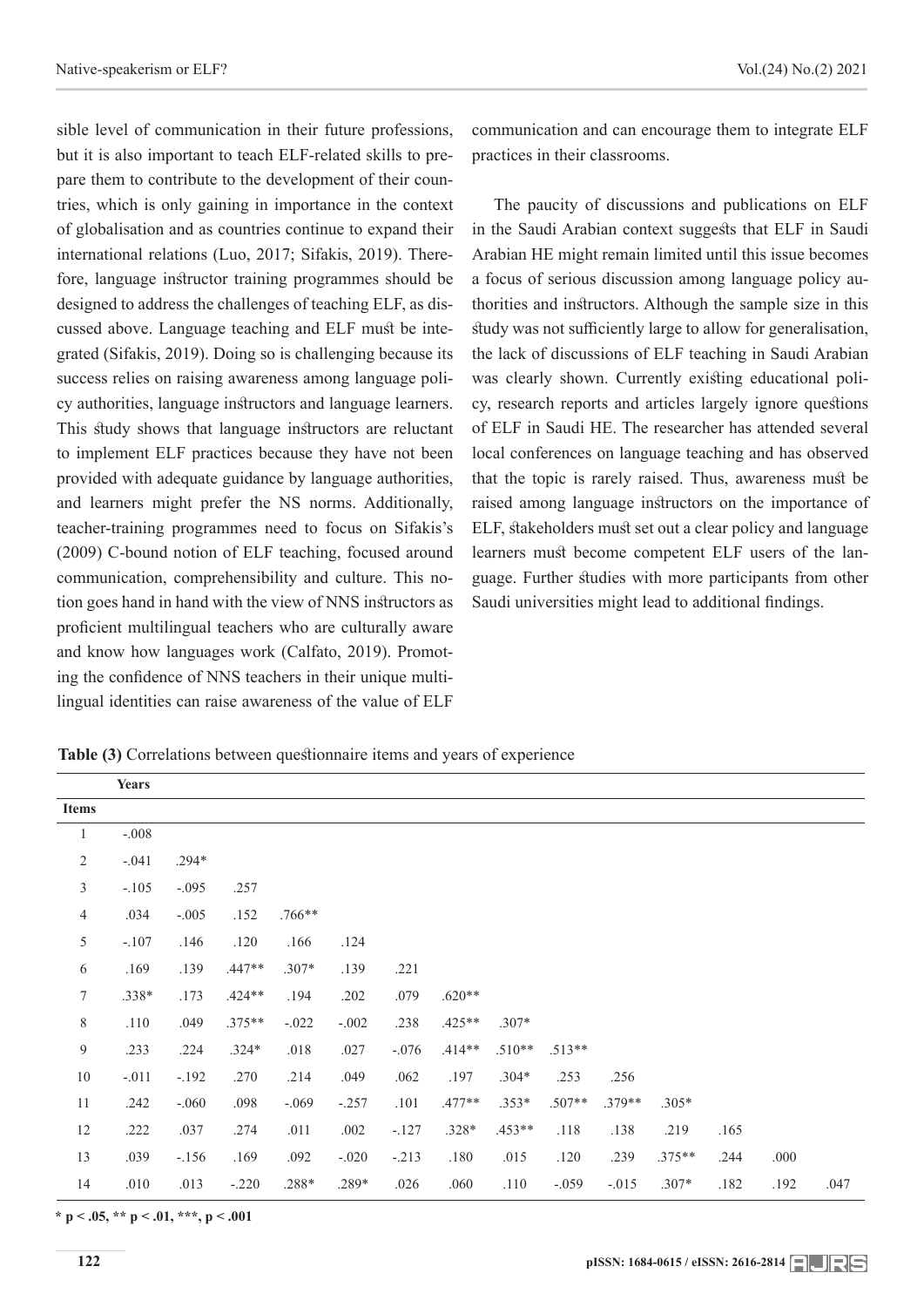Finally, this study forms a contribution to the teaching of ELF at the international level. It emphasises the need for drawing the attention of ESP instructors to integrate ELF into their classrooms to prepare their students for their future professions in an increasingly globalised environment (Sing, 2017). It shows the interrelatedness of the theories of communicative competence by Hymes (1972), of interactional repertoire by Hall (2018) and of translanguaging by Cogo (2020) to understand ELF interaction and how it creates real-life social opportunities in ESP classrooms.

The adaptation of Luo's (2017) questionnaire for this research indicates that the questionnaire items are not context-specific; this observation may encourage researchers to investigate this issue in their own contexts, using the same questionnaire. The similarities of the findings in this study to those found in other publications may facilitate the development of professional training courses on teaching ELF that are suitable for language instructors across the globe.

# **6. Conclusion**

This study examines the perceptions of English instructors at Saudi universities regarding teaching ELF in ESP classrooms. The study highlights the need to incorporate ELF teaching alongside the teaching of NS norms in classrooms to enable Saudi graduates to meet the needs of the country's workforce and its global requirements. This demonstrates that some instructors are unaware of the meaning of ELF. Others, who are aware of this concept, are also aware of its importance for language users, but they prefer to teach English according to NS norms, in response to learner desire. Although this study focuses on the Saudi Arabian context, it produces findings similar to those obtained in other studies in different contexts (e.g. Csizér & Kontra, 2012; Luo, 2017; Pérez Gómez, 2020; Sing, 2017); the similarities of the findings may come to enable the design of professional development courses for language instructors regarding the integration of EFL practices into ESP classrooms. It is hoped that the results of this study will come to the attention of language policy authorities and instructors to thus promote the merits of teaching ELF in ESP classrooms, specifically in the Arab world, where ELF teaching is rarely documented.

The author has no conflicts of interest to disclose.

# **Funding**

This research study has not received any funds.

# **Acknowledgements**

The author thanks all those who participated in this study.

# **References**

- Al-Ahdal, A.A., & Al-Awaid, S.A. (2018). English as the Lingua Franca of Development: Finding Common Correlates in Saudi Arabia. Malaysian Journal of Languages and Linguistics 7(1), 1–7.
- Alhassan, A. (2017). Teaching English as an international/lingua franca or mainstream standard language: Unheard voices from the classroom. Arab World English Journal 8(3), 448-458. https://doi. org/10.24093/awej/vol8no3.29
- Bukhari, S. (2019). Complexity theory approaches to the interrelationships between Saudis' perceptions of English and their reported practices of English [Unpublished doctoral thesis]. University of Southampton. https://eprints.soton.ac.uk/435920/
- Calafato, R. (2019). The non-native speaker teacher as proficient multilingual: A critical review of research from 2009–2018. Lingua 227, 1-25. https:// doi.org/10.1016/j.lingua.2019.06.001
- Canale, M. (1983). From communicative competence to communicative language pedagogy. In Richards, J. C., & Schmidt, R. W. (Eds.), Language and Communication (pp. 2–27). Longman.
- Canale, M., & Swain, M. (1980). Theoretical bases of communicative approaches to second language teaching and testing. Applied Linguistics 1: 1–47. http://dx.doi.org/10.1093/applin/I.1.1
- Chomsky, N. (1965). Aspects of the theory of syntax. Cambridge, MA: MIPress.
- Csizér, K., & Kontra, E.H. (2012). ELF, ESP, ENL and their effect on students' aims and beliefs: a structural equation model. System  $40(1)$ , 1–10.
- Cogo, A. (2020). "ELF and translanguaging: Covert and overt resources in a transnational workplace. In Kumiko, M. (Ed.), ELF research methods and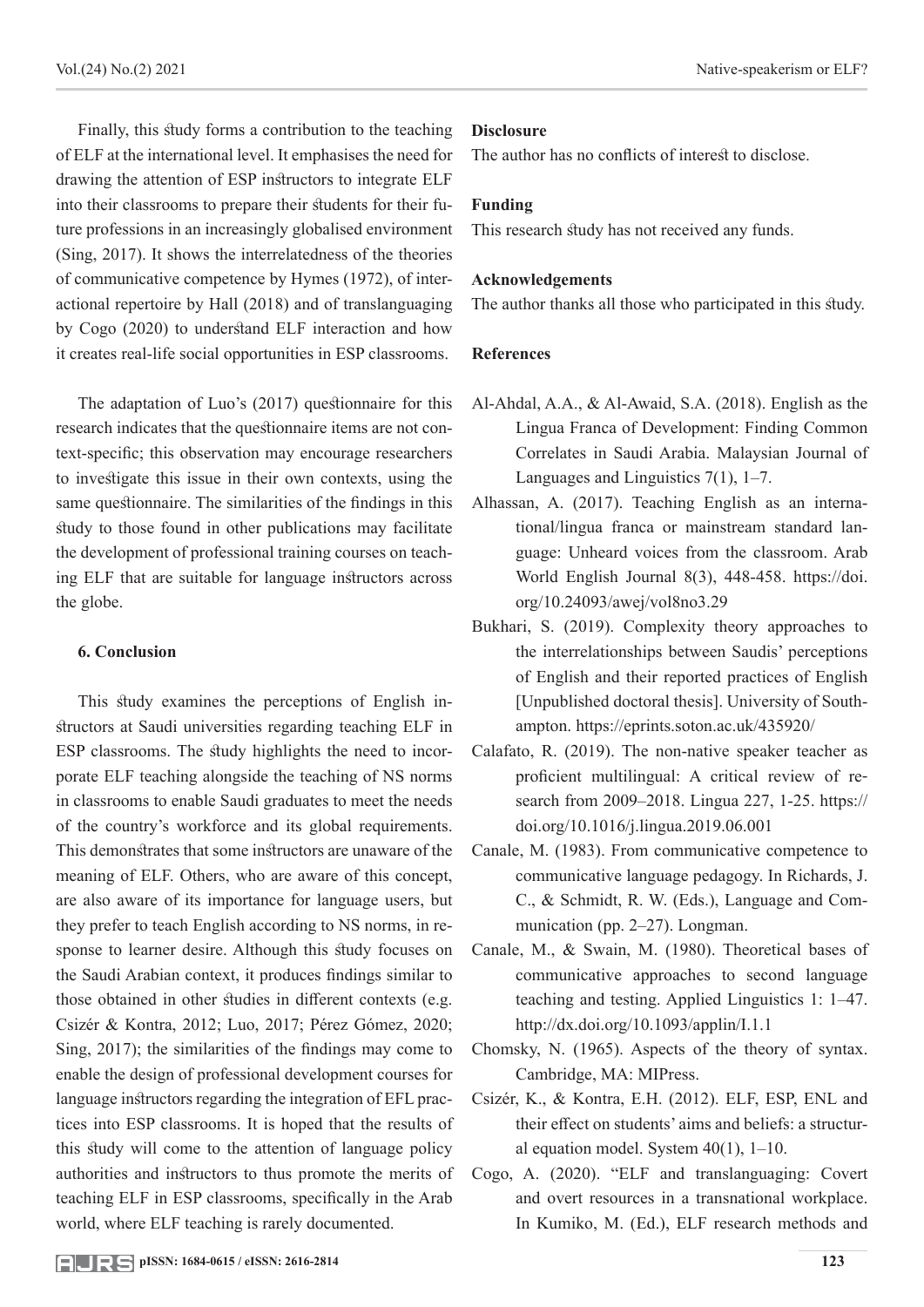approaches to data and analyses: Theoretical and methodological underpinnings (pp.38-54). Routledge.

- Elyas, T., & Badawood, O. (2018). English language educational policy in Saudi Arabia post 21st century: Enacted curriculum, identity, and modernisation: A critical discourse analysis approach. FIRE: Forum for International Research in Education 3(3), 70- 81. https://doi.org/10.18275/fire201603031093
- Elyas, T., Alzahrani, M., & Widodo, H.P. (2020). Translanguaging and 'culigion' features of Saudi English. World Englishes 40(2), 1–12. https://doi. org/10.1111/weng.12509
- Firth, A. (1996). The discursive accomplishment of normality: On 'lingua franca' English and conversation analysis. Journal of Pragmatics 26(2): 237–259. https://doi.org/10.1016/0378-2166(96)00014-8
- Garcia, O., & Li, W. (2014). Translanguaging: Language, Bilingualism and Education. Palgrave Macmillan.
- Habermas, J. (1970). Towards a theory of communicative competence. Inquiry, 13 (1–4), 360–375. https:// doi.org/10.1080/00201747008601597
- Hall, J. K. (2018). From L2 interactional competence to L2 interactional repertoires: Reconceptualising the objects of L2 learning. Classroom Discourse 9(1), 25–39. https://doi.org/10.1080/19463014.2018.143 3050
- Hopkyns, S., Zoghnor, W., & Hassall, P.J. (2018). Creative hybridity over linguistic purity: The status of English in the United Arab Emirates. Asian Englishes 20(2), 158–169. https://doi.org/10.1080/13 488678.2017.1415518
- House J. (2003). English as a lingua franca: A threat to multilingualism? Journal of Sociolinguistics 7(4), 556–578. https://doi.org/10.1007/978-3-319- 02240-6\_22
- Hymes, D. (1972). On communicative competence. In Pride, J., & Holmes, J. (Eds.), Sociolinguistics: Selected Readings. Harmondsworth.
- Jenkins, J. (2006). Current Perspectives on Teaching World Englishes and English as a Lingua Franca. TESOL Quarterly 40(1), 157–181.
- Luo, W. (2017). Teacher perceptions of teaching and learning English as a lingua franca in the expanding circle: A study of Taiwan. English Today 33(1),

2–11. https://doi.org/10.1017/S0266078416000146

- Mahboob, A., & Elyas, A. (2014). English in the Kingdom of Saudi Arabia. World Englishes 33(1), 128–142. http://dx.doi.org/10.1111/weng.12073.
- Matsuda, A. (2003). Incorporating world Englishes in teaching English as an international language. TESOL Quarterly 37(4), 719–729. https://doi. org/10.2307/3588220.
- Nurmi, N., Koroma, J. (2020). The emotional benefits and performance costs of building a psychologically safe language climate in MNCs. Journal of World Business 55(4), 1–15. https://doi.org/10.1016/j. jwb.2020.101093.
- Oanh, D.T.H. (2012). Global vs. glocal English: Attitudes and conceptions among educators, administrators and teachers in eight Asian countries. English as an international language in Asia: Implications for Language Education. In Kirkpatrick, A., & Sussex, R. (Eds.), English as an international language in Asia: Implications for language education (pp. 107–135), Dordrecht: Springer. https://doi. org/10.1007/978-94-007-4578-0
- Oxford Business Group. (2018). The report: Saudi Arabia 2018: Country profile. Oxford Business Group. https://oxfordbusinessgroup.com/saudi-arabia-2018
- Pérez Gómez, V. (2020). English as a lingua franca in the business domain: The case of university spin-off companies in Galicia. [Doctoral thesis] Universidad Da Coruna. https://ruc.udc.es/dspace/handle/2183/26314?show=full
- Räisänen, T. (2020). The use of multimodal resources by technical managers and their peers in meetings using English as the business lingua franca. IEEE Transactions on Professional Communication 63(2), 172–187. https://doi.org/10.1109/ TPC.2020.2988759
- Rajagopalan, K. (2004). The concept of world English and its implications for ELT. ELT Journal 58(2), 111–117. https://doi.org/10.1093/elt/58.2.111
- Robson C. (2011). Real world research. (3rd ed.). Wiley.
- Sharifian, F. (Ed.). (2009a). English as an international language: Perspectives and pedagogical issues. Multilingual Matters.
- Sifakis, N. (2009). Challenges in teaching ELF in the pe-